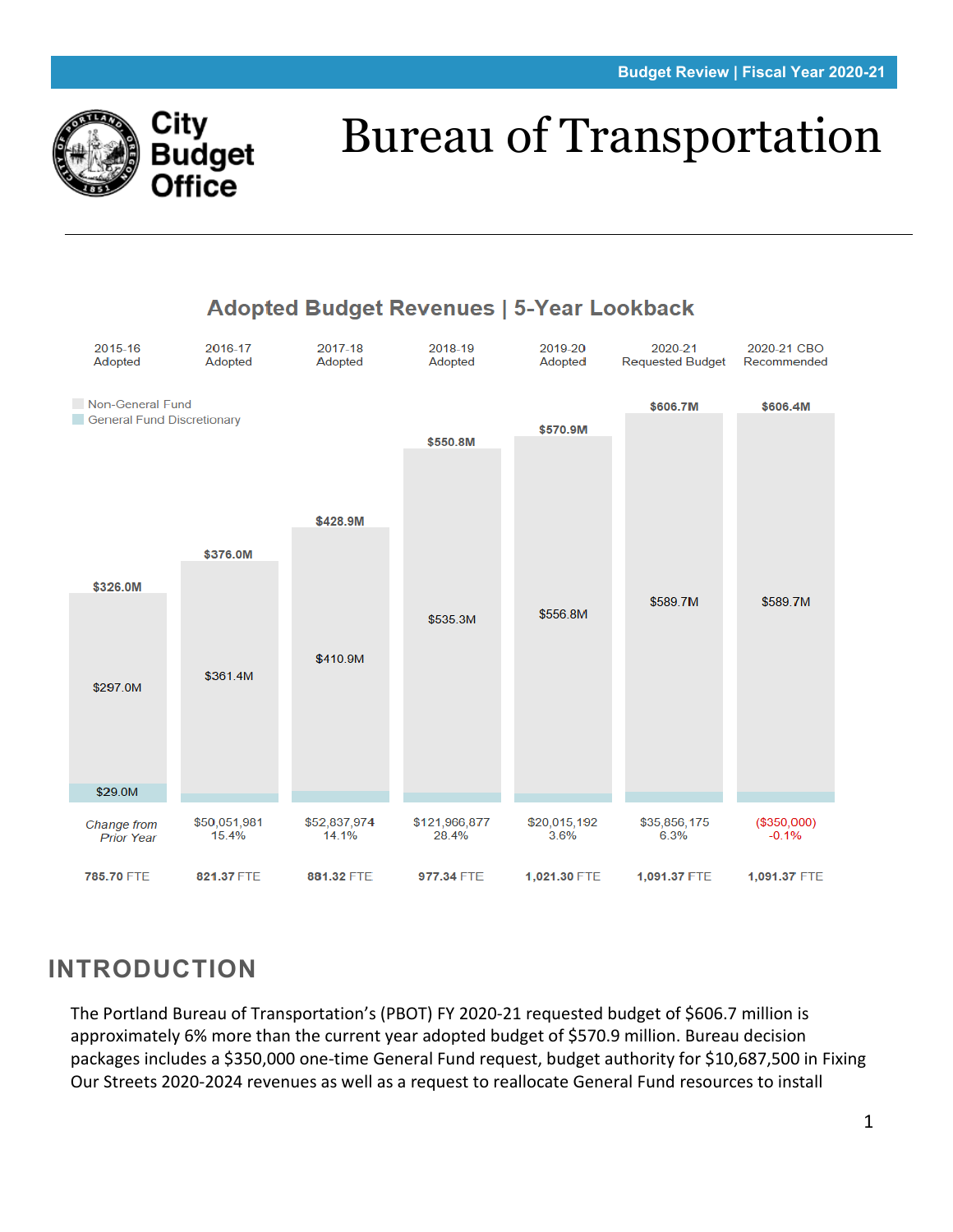streetlights along poorly lit areas of the High Crash Network. The Bureau also requests \$7.6 million in one-time Capital Set Aside funding for maintenance projects.

# **BASE BUDGET KEY ISSUES**

# **Expenditures Outpacing Revenues in the Bureau's General Transportation Revenue Five-Year Forecast**

The Bureau's discretionary revenue source—General Transportation Revenue (GTR)—is expected to grow to \$138.8 million in FY 2019-20, a \$26.3 million or 23% increase since FY 2015-16. GTR consists of the State Highway Fund (Gas Tax) and parking related revenue. The bureau's forecast estimates that discretionary revenues will increase to \$158.5 million by FY 2024-25, a 10% increase from FY 2019-20 due primarily to biennial fee and tax increases introduced under Keep Oregon Moving (HB 2017); however, the annual growth rate is expected to slow to 1% a year over the five-year forecast. Conversely, as revenues flatten, the bureau's operating expenditures are projected to increase at a 3% growth rate during the same period. This divergence in expenditures and revenue creates an operating deficit in the current year and in four of the five years of the forecast. To address the gap, the bureau will draw down its built-up ending balance from a projected \$63.3 million in FY 2019-20 to \$20.2 million in FY 2024-25.



Total discretionary expenditures will outpace revenues in 4 of the next 5 years.

#### **Revenue drivers: Lower revenue projections from the State Highway Fund**

One of the most significant factors impacting the bureau's GTR forecast is lower revenue projections from the State Highway Fund (gas tax). The State Highway Fund's projections are influenced by the motor vehicle fuels tax and fee increases passed under Keep Oregon Moving (HB 2017). The bureau estimates it will receive \$451.5 million in total State Highway Funds between FY 2020-21 and FY 2024-25.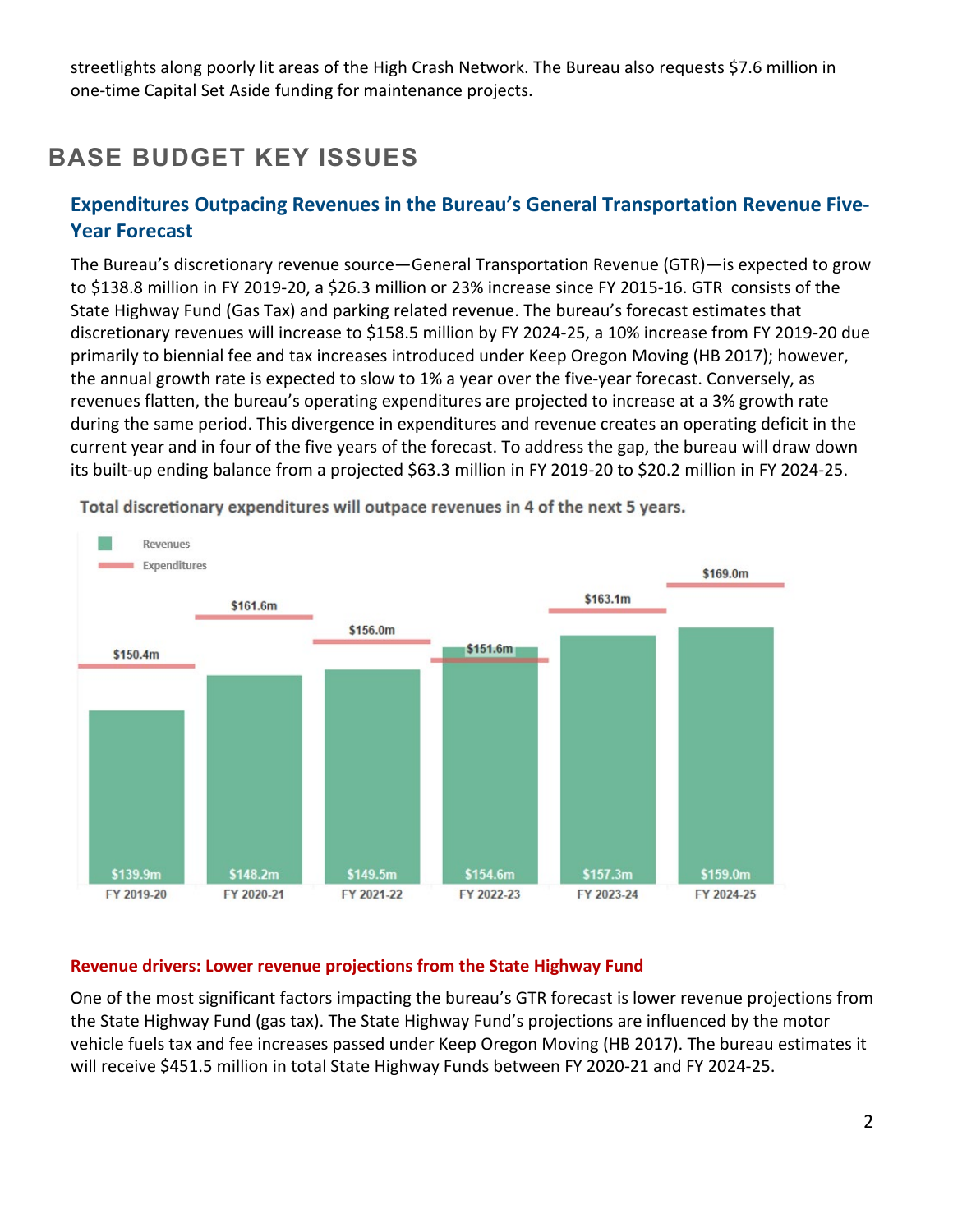Compared to the prior forecast, PBOT decreased its revenue projections for the State Highway Fund after ODOT projected lower light vehicle sales, fuel sales, trucking activity, and a slight decline in projected inmigration to the state. The revised projections are also impacted by decreasing State Highway Fund apportionments to the County as the growth in the number of vehicles registered in Multnomah County was slower relative to the growth of other counties. The impact was an approximately \$12 million reduction in revenue in the five-year forecast and \$32 million over the ten year.



Compounding the lower revenue projections for the State Highway Fund is the expectation that HB 2017 revenues will level off in 2024. State Highway Funds are not indexed to inflation. Rather, HB 2017 revenue includes biennial fee increases with the final increase scheduled for 2024. The forecasted growth of parking revenues—GTR's other revenue source—is not expected to significantly offset the projected loss of the State Highway Funds either. The bureau's forecast assumes it will generate \$313.9 million over the next five years which amounts to a growth rate of 1% per year. While this forecast is conservative, the primary purpose of the City's parking management policy is to manage parking demand and supply; it is not to generate revenue to support multiple bureau operations.

Additionally, regular fee increases to offset inflation are not included in the City's annual rate schedule for the bureau's parking system. This differs from the practices of the utility bureaus, which balance their long-term forecasts based on the assumption that Council will approve annual rate increases at a level that will fund operating costs, capital, and debt service expenditures. Except for reserved parking and a subset of parking permits which include inflationary increases, the bureau's parking revenue forecast does not assume fee increases that would offset the systemic growth in bureau expenses.

#### **Expense drivers: Increasing interagency and program costs**

On the expense side, the bureau's operating expenditures are projected to rise at approximately 3% a year over the five-year forecast with year-to-year fluctuations driven largely by one-time expenses that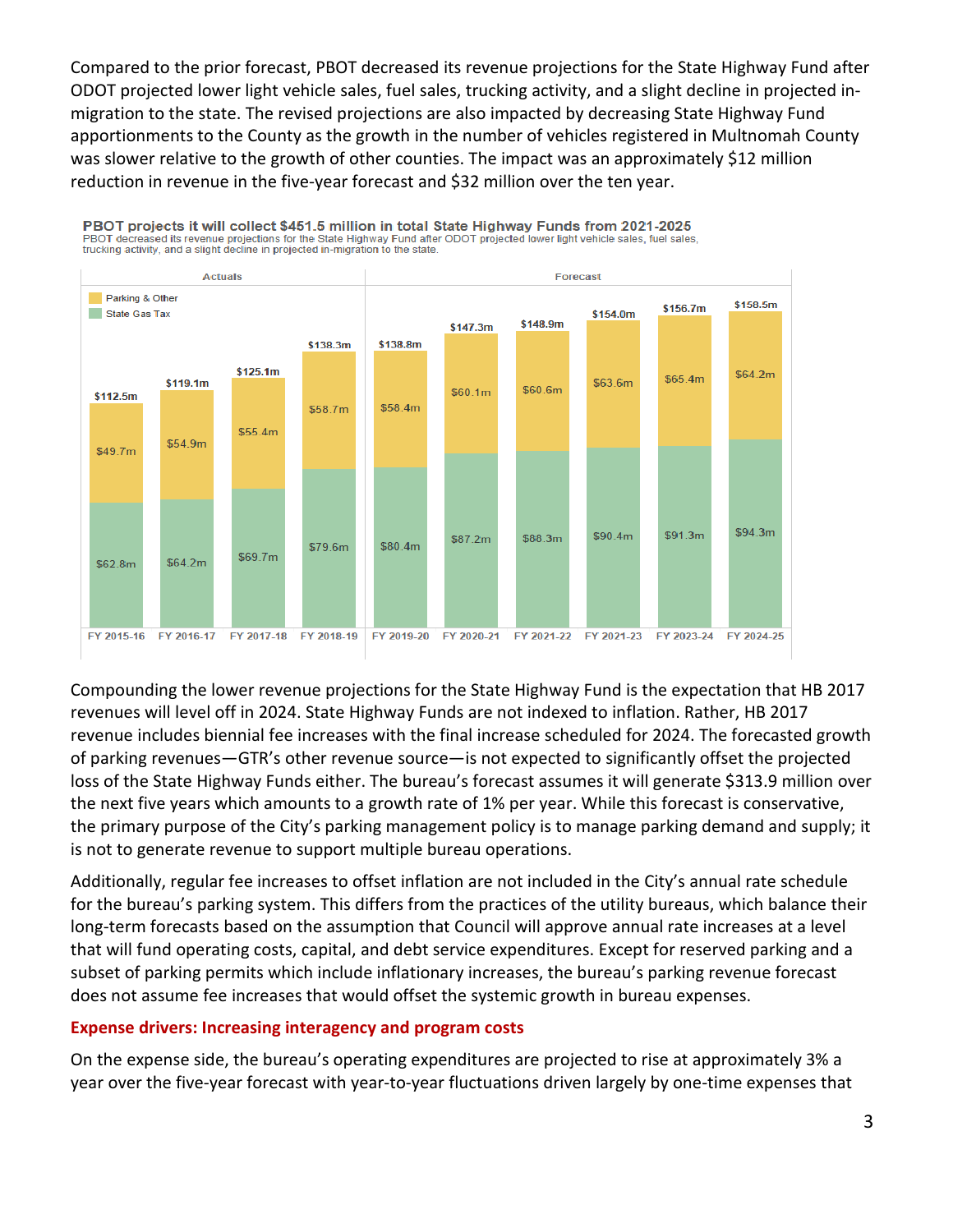are reimbursed later in the forecast.

Like many bureaus, PBOT's interagency costs grew significantly in FY 2020-21 as compared to the current year budget. The bureau's five-year financial plan assumes interagency increases of about 2.6% per year. However, for the FY 20-21 Requested Budget, multiple interagency agreements (IAs) from other bureaus were submitted at a much higher rate. Bureaus have some latitude to increase or lower IA these charges where there are per-unit charges that are within their control and bureaus often incur increased charges based on bureau-initiated projects. However, bureaus have little control over many IA charges because the per-unit or service price is set by the service provider. Examples of increased IAs included in PBOT's FY 2020-21 Requested Budget:

- o \$3.7 million in additional rent costs from the blended rate for the Portland Building reconstruction and the 13<sup>th</sup> floor of the Congress Center beginning in FY 2020-21;
- o \$154,049 or a 42% increase in the bureau's IA for procurement support; and
- o \$229,832 or a 110% increase for increased rent from the 1900 Building.

Altogether, interagency costs added approximately \$5 million per year to the bureau's discretionary forecast. Other significant costs added to the five-year forecast in FY 2020-21 include \$365,400 in ongoing GTR funding to support additional FTE, and \$2.75 million in funding for the Rose Lane project. Ongoing costs were offset by a 1% reduction to GTR-funded programs that were used to balance the long-term forecast.

# **Challenges in the outyears of the forecast**

Unlike rate funded bureaus that have an opportunity to increase rates on a yearly basis to help offset costs, PBOT relies on resources that are either controlled at the state level or not indexed to inflation or other regular increases (e.g. parking revenues). This makes it difficult to mitigate the impacts of lower revenue projections. In the short term, the bureau is using its built-up ending balance to prevent any immediate service impacts, however, this strategy is not sustainable in the long term. This is particularly concerning as the bureau's current funding levels, including funding from non-discretionary sources like Fixing Our Streets, grant funding, and General Fund Capital Set Aside are not enough to maintain the City's infrastructure. To address the bureau's asset repair, rehabilitation and replacement gap (R/R/R gap), an additional \$386 million is needed per year over the next 10 years for major maintenance to meet PBOT's infrastructure service level goals.

The City and Bureau's goals to reduce greenhouse gas emissions, increase active transportation, and promote the use of public transit are important, but they have the potential to significantly impact the Bureau's discretionary resources. Nearly all the bureau's discretionary resources (e.g. gas tax and parking revenue) are generated from vehicles; however, as cars become more fuel- and energy-efficient, this revenue source is less viable over the long term. Therefore, it is increasingly important that the bureau manage the growth of its expenditures and take steps to identify additional revenue, either through new funding sources and/or growth in an existing source, such as regular increases in parking fees to offset inflation, to help avoid service level reductions.

# **PROGRAM OFFERS**

The bureau's requested budget includes budget authority for 26.25 permanent FTE, these are not included through the decision package process. These positions are funded with a mix of new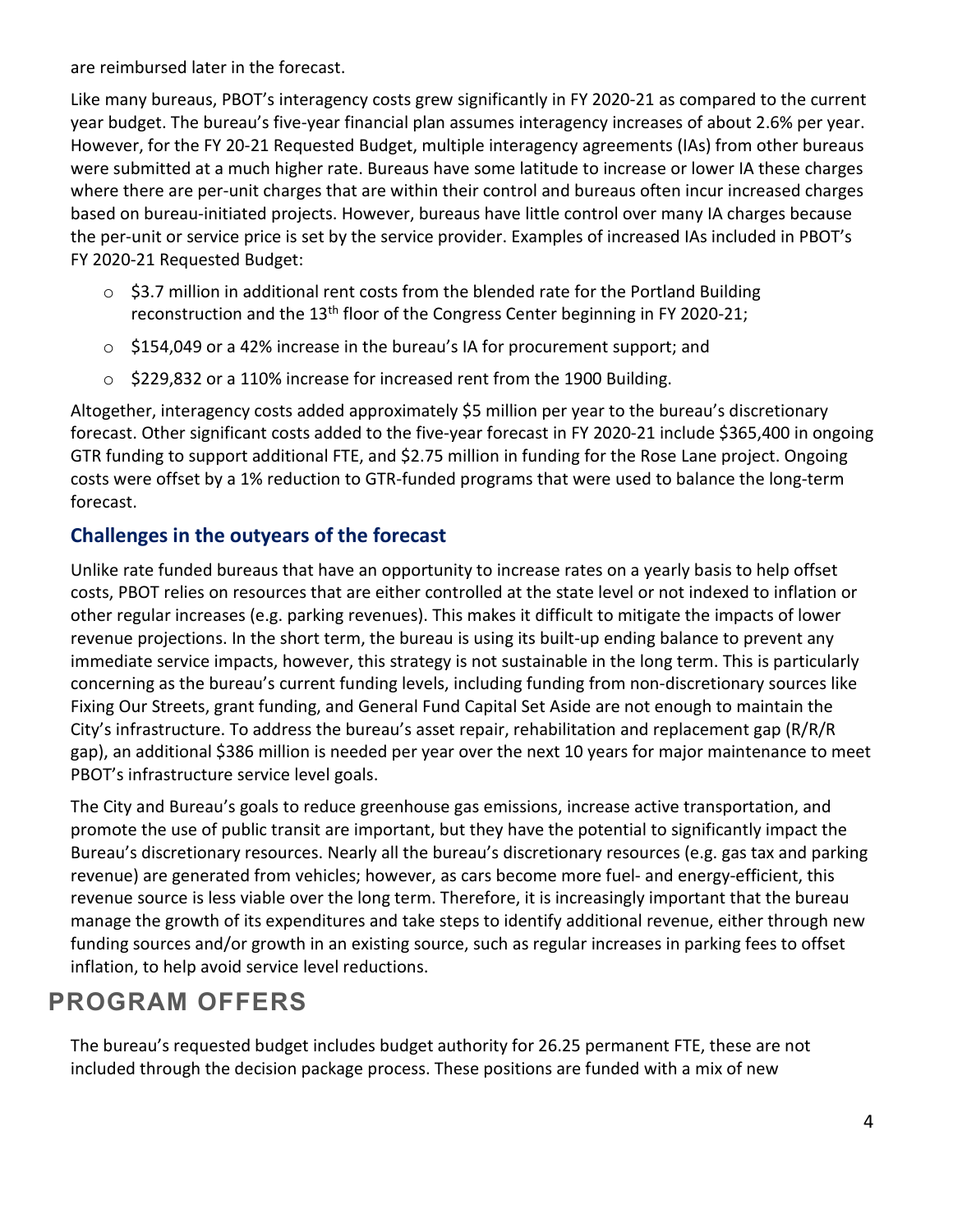discretionary and non-discretionary resources. To help pay for some of these new investments, the bureau incorporated an internal 1% ongoing reduction to GTR funded programs in FY 2020-21. This resulted in \$1.3 million in funding that was reallocated to offset new investments in priority programs and provided resources to balance the long-term forecast. Taking these offsets into account, the bureau added \$356,400 in ongoing GTR expenditures and \$4,123,127 one-time GTR expenditures. CBO is supportive of the bureaus efforts to focus internal prioritization for the allocation of its base budget.

Ongoing GTR funding requests in FY 2020-21 will support 7.0 FTE. Of the 7.0 FTE, GTR will cover 100% of the cost for three of the positions and 40% of the cost for the remaining 5.0 FTE requested in FY 2020-21. For the 5.0 FTE that are partially funded with ongoing GTR, the remaining funding will come from nondiscretionary sources. Significant one-time GTR funding budget requests in FY 2020-21 include \$2.75 million to support phase 1 and 2 of the Rose Lane Project.

If funded, these 7.0 FTE would address the following needs:

- $\circ$  Engineer to support Active Traffic Design and Traffic Operations to provide support for the Fatal Crash Response Team, proactive evaluation of the High Crash Corridor intersections and project evaluations. The Engineer will also evaluate projects on the High Crash Network, safety pilots, and interventions and Vision Zero intervention.
- o Product Owner for the bureau's asset management system, Maximo. The position will create a release management strategy and cycle for Maximo, work directly with Maximo users to collect enhanced or new feature requests, and manages the backlog of work order requests.
- o Planner/Scheduler for CIP projects. This position will support the planning and scheduling of the bureau's 200 CIP projects by working with project management staff to review projects and schedules and help determine which projects to keep in-house versus consulting out.
- o Process Improvement Analyst to support the Office of Strategy, Innovation and Performance and improve back end data compliance, document preparation, meeting facilitation, and process method improvement definition and implementation.
- o Safety Programs Education and Outreach to help deliver citywide safety education campaigns, multi-bureau safety collaborations, ongoing safety communications, and community engagement.
- $\circ$  Commuter Trip Reduction Plan to support the implementation of the mixed-use zone ordinance, recently passed by Council, which requires developers to pay into a fund that benefits resident commuter needs.
- o Mapping Data Tech in Survey that that will assist with addressing the increased workload of the survey crew and specifically support the collection of data in the field.

The bureau's requested budget also includes \$2,336,127 in ongoing non-discretionary funding for 19.25 additional FTE. Of the total FTE funded with non-discretionary resources, 16.25 FTE will support the operational needs of the Development and Permitting Group. These positions will be paid for with fee revenues. The bureau is also adding 1.0 FTE to support the NW Parking District's proactive parking management program and 2.0 dedicated FTE within PBOT for the POPS project and AMANDA-related work. The bureau has a backlog of requests for AMANDA that will not be supported or implemented without these resources.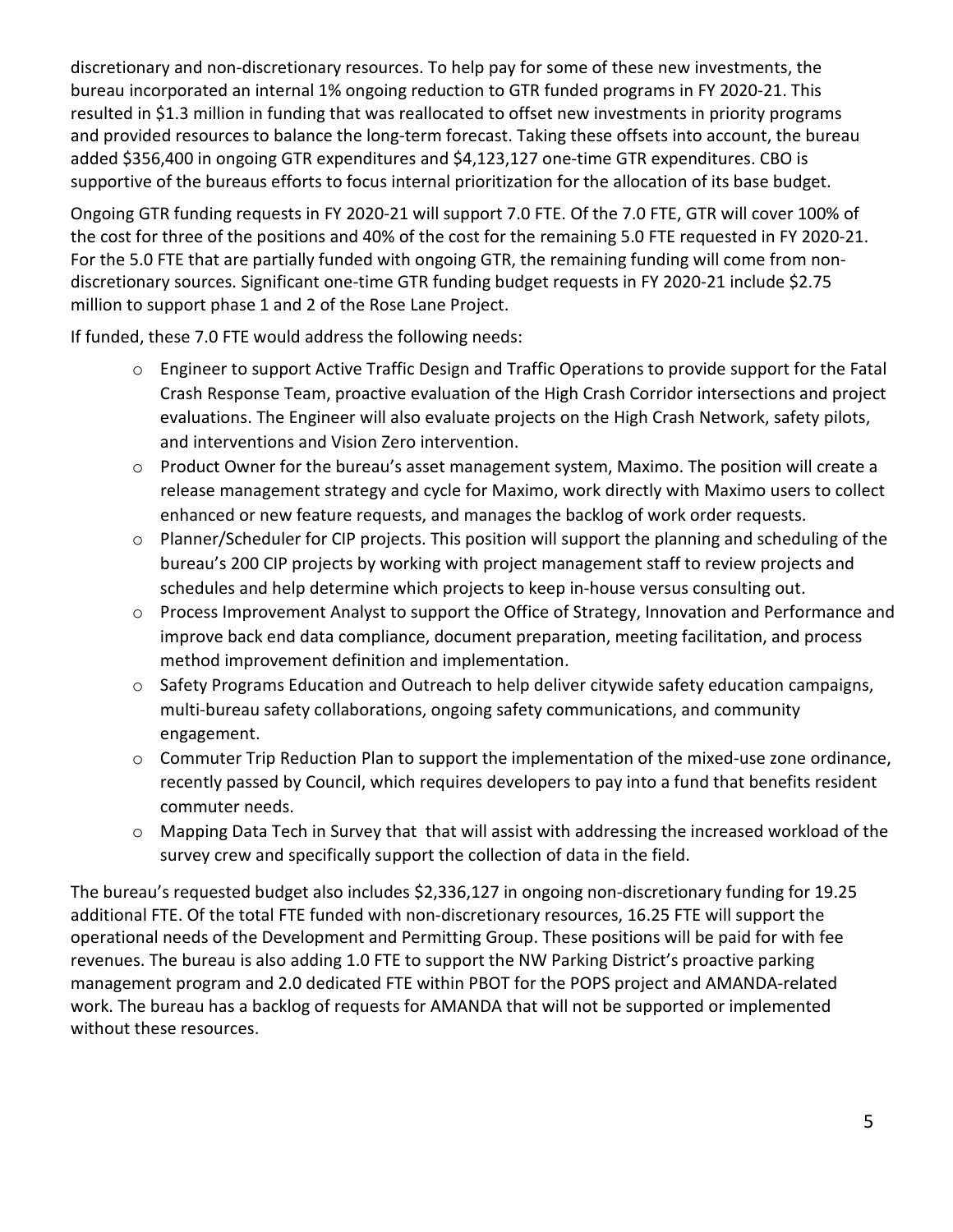# **DECISION PACKAGES**

# **Lighting Portland for Safety**

*\$0, 2.00 FTE*

#### **Request Summary**

Currently, PBOT receives General Fund resources to fund the replacement of streetlights from older sodium bulbs to more energy efficient LED bulbs following Council's decision (Ordinance 185838, December 2012). This decision package proposes to use \$12 million in projected savings from the energy efficient streetlights and reallocate it toward adding streetlights along poorly light areas of the High Crash Network. The request also includes 2.0 FTE that would be devoted to this project.

## **Offset Summary**

This request proposes to reallocate funding. No offset is required.

# **CBO Analysis**

The High Crash Network includes only 8% of Portland's total lane miles, but accounts for a majority of serious crashes involving pedestrians and vehicles. Between 2013 and 2017, 74% of serious and deadly pedestrian crashes (141 pedestrian serious injuries and 44 deaths), occurred on these High Crash Corridors. Injury data for 2018-2019 is not yet available, however, the number of traffic deaths increased to 49 people in 2019, a 44% increase from 2018 and the most traffic deaths since 1997. At the time of this writing, there have been 7 traffic-related deaths in 2020.

There is evidence that well-lit intersections can significantly decrease the potential for serious and/or fatal crashes. According to ODOT's HSIP Countermeasures and Crash Reduction Factors, well-light intersections and midblock crossings decrease pedestrian and bicycle crashes by 42%. Over the past several years, the Bureau has increased its investment in lighting and other safety improvements in the High Crash Network, however, significant sections remain poorly lit.

To address this need, the request would invest \$12 million over the next four years to add the second side of lighting to at least 20 miles of the High Crash Networks (approximately 1,800 new poles) predominantly in North and East Portland. Per the Bureau, this investment, along with \$4 million for new streetlights that would be funded by the renewal of Fixing Our Streets (if approved by voters in May 2020) would address more than 80% of the High Crash Corridors that currently have insufficient lighting. PBOT estimates that an additional \$5 million would be needed to complete lighting in all of the High Crash Corridors in the City.

Funding for this request would come from current and projected savings from the bureau's streetlight replacement program. After accounting for debt service, current and future maintenance costs, the bureau anticipates savings of approximately \$15.7 million between now and the scheduled cobra head replacements in FY 2034-35. This request proposes to allocate these savings to fund \$12 million in capital costs and \$2.6 million in maintenance costs, energy costs and the replacement reserve for the new lights. This would leave approximately \$1.1 million in savings in FY 2034-35 that will be used to seed future light replacements (e.g. ornamental head replacements in FY 2039-40). Per the bureau, existing staff are fully programmed, and an additional 2.0 FTE are needed to deliver this work.

CBO recommends this request. Careful consideration has been given in requesting these resources using current and projected savings from the bureau's General Fund allocation for streetlight replacement to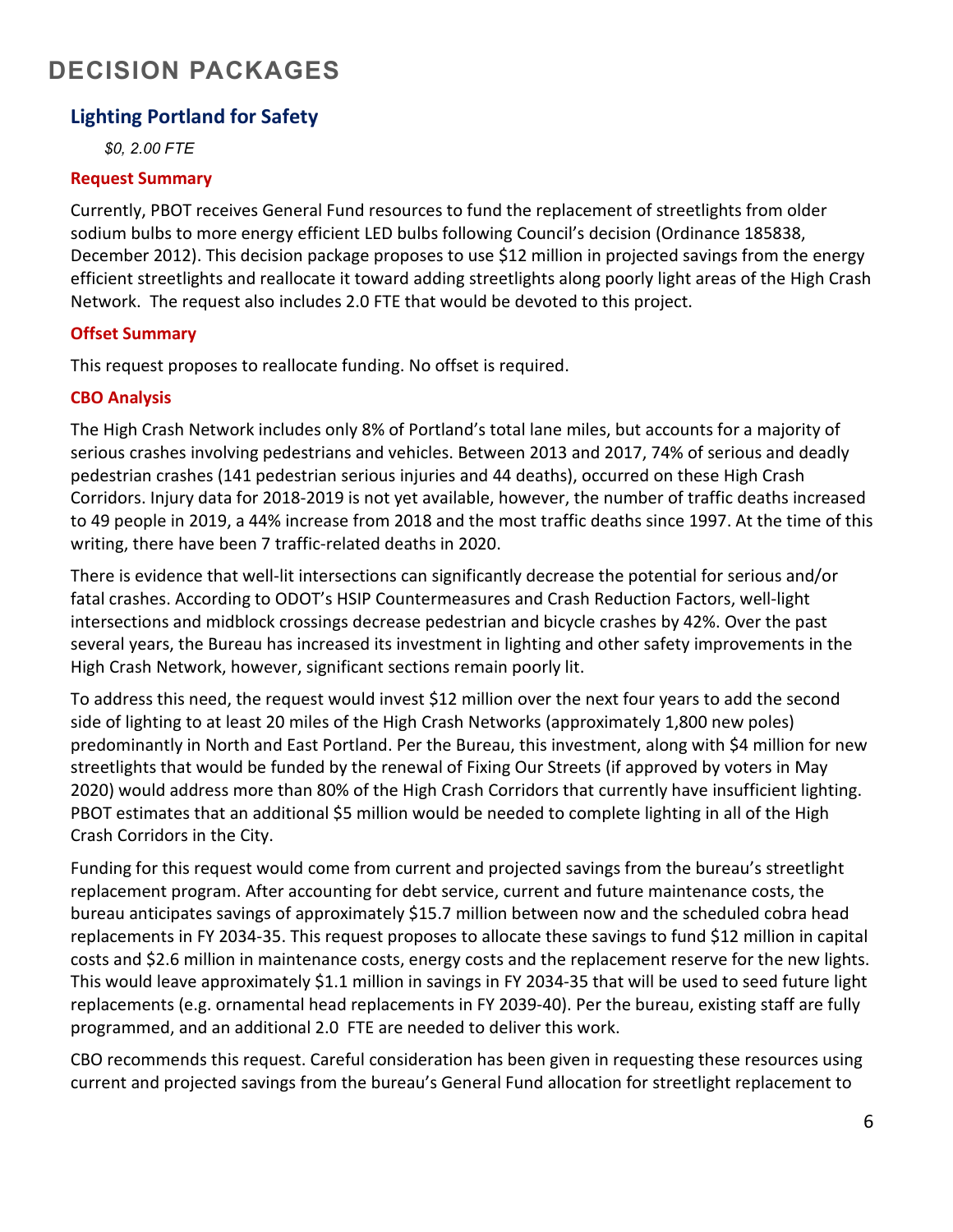fund lighting in-fill in the High Crash Network, particularly in North and East Portland where streetlights are more likely to be absent compared to other areas of the City. The proposed outcomes of this investment are supported by evidence that lighting reduces pedestrian and bicycle crashes and addresses PBOT's strategic safety goals.

# **CBO Recommendation: \$0 ongoing | 2.00 FTE**

# **Climate Mobility Campaign**

*\$350,000 one-time* 

## **Request Summary**

The Bureau is requesting \$350,000 in one-time General Fund resources for the initial phase of a Climate Mobility Campaign focused on individual and organizational accountability.

# **Offset Summary**

The offset for this package is in-kind match of \$500,000. The match represents is the estimated value of the support from participating in the American Cities Climate Challenge (ACCC). This includes technical assistance from consultant partners, including ideas42, Nelson/Nygaard and NRDC.

# **CBO Analysis**

Currently, PBOT is participating in American Cities Climate Challenge (ACCC), which is a Bloomberg Philanthropies-funded initiative designed for cities to augment and accelerate strategies to reduce emissions at the local level. These include behavioral nudging and incentive strategies, price signals, transit and bike infrastructure improvements, and more. The Bureau is incorporating the technical assistance received from ACCC and applying it to a smaller scale pilot related to the Central City in Motion and Rose Lane projects. The bureau plans to roll out the initial campaign pilot this spring and is requesting one-time General Fund resources to expand the scope and impact beyond the initial nudging pilot. Funding would be used for additional consultant and communications support. This work would be accomplished over two years:

- o **Phase 1—Pilot (July 2020 – January 2021):** PBOT staff would work with consultants to develop a comprehensive messaging strategy so that the community and employers understand the City's climate strategy and the steps and actions they should take to be a part of it.
- o **Phase 2—Refine (January-July 2021):** PBOT staff will work with consultants to refine the campaign strategy based on the results from the pilot phase. Phase 2 will also include planning additional campaign strategies (e.g. car free demonstration days, scaled up behavioral nudging pilots, scaled up employer commute reduction programs).
- o **Phase 3—Scale (July 2021-July 2022):** PBOT staff will work with consultants to scale up the most effective components of the campaign strategy.

CBO recognizes that this proposal, if effective, could address the Council's climate goals and the Bureau's key performance measure for 70% of Portlanders to commute by walking, biking, transit, carpool, or telecommuting by 2035. CBO recommends that the bureau use the resources from the ACCC and evaluate the results of the initial campaign pilot (spring of 2020) to refine its approach and either rerequest funding in a subsequent budget cycle or fund with internal resources.

## **CBO Recommendation: \$0 one-time**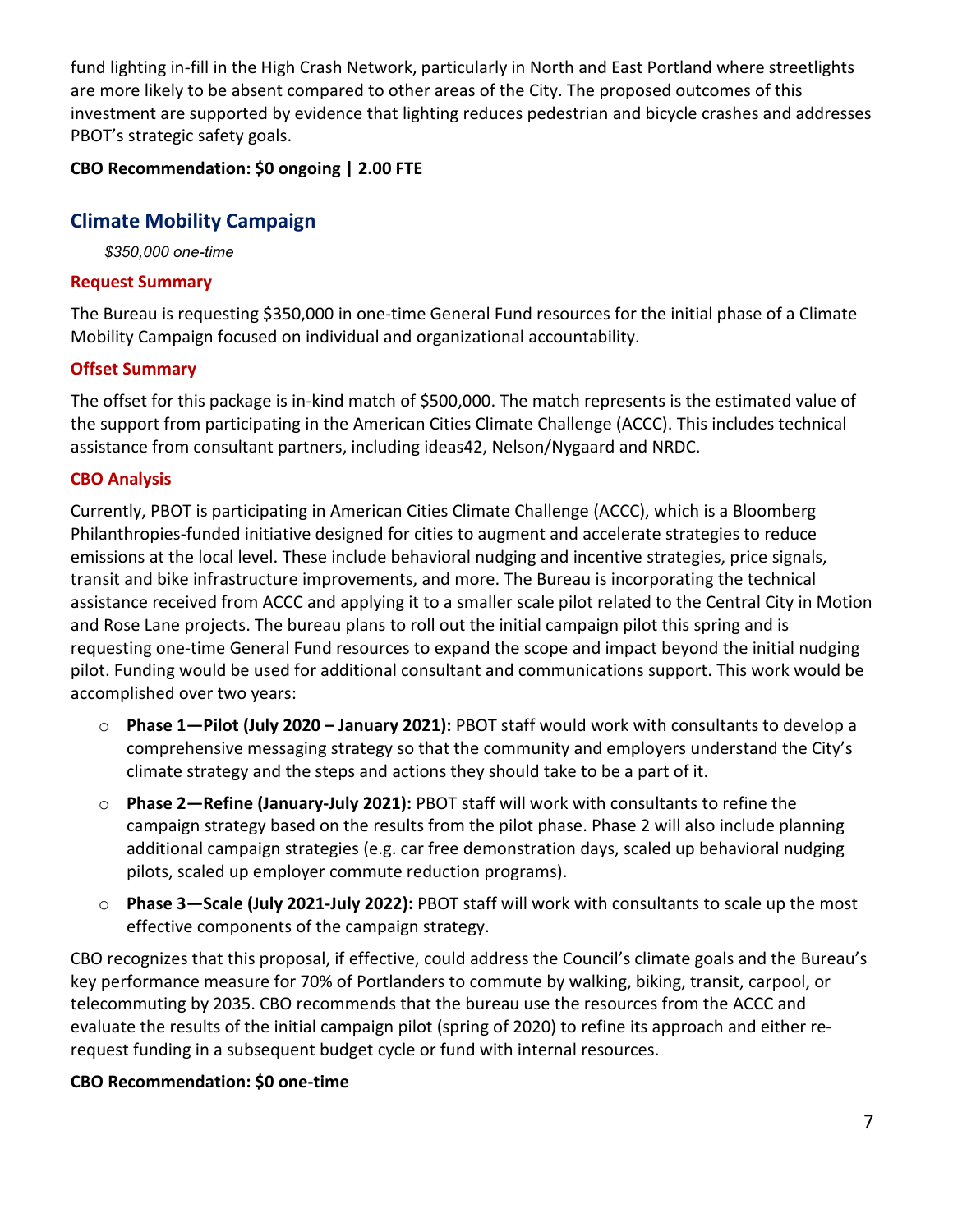# **Fixing Our Streets 2**

*\$10,687,000, 2.00 FTE*

#### **Request Summary**

This request provides budget and position authority if Fixing Our Streets 2 is renewed by voters in May 2020. The revenue would be generated by a temporary, 4-year continuation of a ten cent per gallon gas tax on vehicles not subject to the weight-mile tax. The request also provides budget authority for the Heavy Vehicle Use Tax, a companion to the local gas tax that ensures heavy trucks pay their fair share to maintain the transportation system. If the tax is not renewed in May, PBOT will withdraw this package.

## **Offset Summary**

Not required.

# **CBO Analysis**

In May 2020, City voters will decide whether to renew a temporary 10-cent per gallon tax on light vehicles in Portland for another four years. PBOT estimates that the first gas tax, which was approved by voters in 2016, will bring in \$76 million for vehicles not subject to the weight-mile tax. If renewed, the measure is estimated to raise \$74.5 million over four years, beginning January 2021. The Heavy Vehicle Use Tax is expected to generate \$11 million in revenue over the same period. Together, over four years, these taxes are expected to generate an estimated \$85.5 million. It will be allocated toward the following:

- o \$25 million for paving with a focus on preventative maintenance;
- o \$26 million for safer streets such as new signals and beacons, sidewalks, lighting and neighborhood greenways;
- $\circ$  \$13 million to fixing potholes and conducting base repair of failing roads, and maintaining gravel streets; and,
- o \$10.5 million for basic safety improvements like speed reduction on cut-through streets.

The decision package includes a request for a limited term Planner II to conduct additional public outreach and design refinement activities for the projects. If renewed, PBOT will need a limited term Capital Project Manager to oversee the design and construction of the additional projects that would result from this funding. The request also converts ten limited term maintenance positions (one Engineering Technician II, seven Utility Worker II, one Automotive Equipment Operator I and one Construction Equipment Operator) into permanent positions to address bureau maintenance needs over the next five years.

The 2019 Portland Insights Survey indicates that approximately 76% of Portland residents are either very dissatisfied or somewhat dissatisfied with the physical condition of roads. Fixing Our Streets provides a portion of its funding to maintenance and repair projects, however, the bureau's maintenance gap for pavement of \$280 million per year over the next 10 years to bring assets to fair or better condition far exceeds the scope of this funding source. If renewed, the 10-cent gas tax will also be at the same level that it was when it passed in 2016. Despite people paying less in gas taxes per vehicle mile traveled than they did 10 years ago, the tax did not do well in focus groups when it was adjusted for inflation. This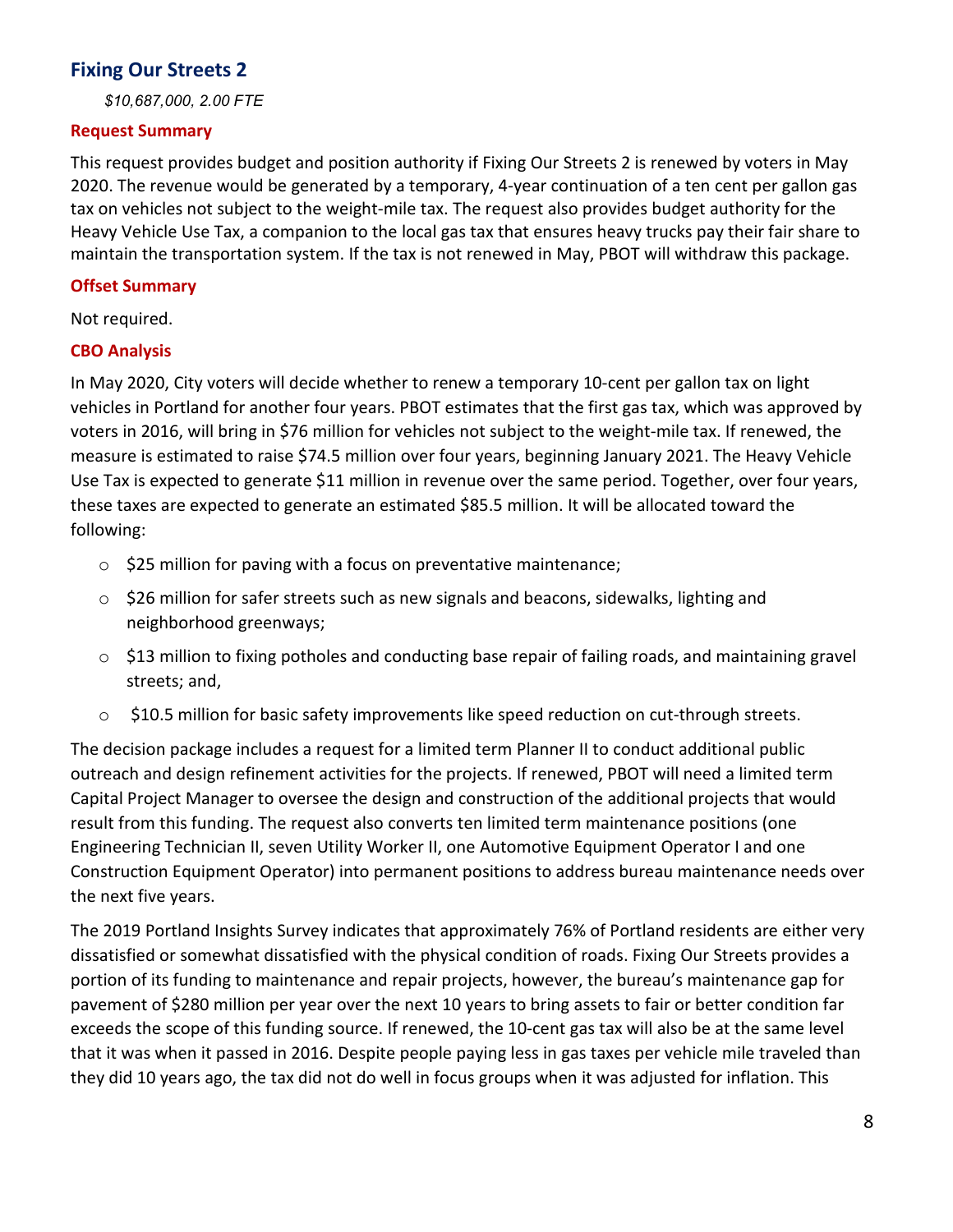presents a challenge for the bureau as it tries to address public expectations with a funding source representing only 5% of its annual budget.

CBO recommends this request but notes that expected revenue from this tax will address only a portion of the significant maintenance needs faced by the bureau.

**CBO Recommendation: \$10,687,500, 2.00 FTE** 

# **CAPITAL SET-ASIDE**

PBOT submitted five decision-packages for consideration as part of the Capital Set Aside process. Submitting and evaluating Capital Set Aside requests underwent a new pilot process this year whereby all requests were required to produce a Business Case Evaluation quantifying the comprehensive costs and benefits of the proposal. Each analysis produces a benefit-cost ratio and additional information to communicate and demonstrate the benefits of the proposal.

# **SE Foster Signals and Lighting Upgrades**

*\$1,000,000 one-time*

# **Request Summary**

The Bureau is requesting \$1 million in Capital Set Aside funding to upgrade street signals and lighting at the intersection of SE Foster and SE  $110^{th}/SE$   $111^{th}$ .

# **Offset Summary**

Capital Set Aside requests did not require an offset.

# **CBO Analysis**

This request would fund the replacement of signal heads, hardware, and controllers with high visibility equipment and increased programmability. This includes upgrading pedestrian crossings with a Leading Pedestrian Interval timer and countdown crossing signal. Pedestrian lighting will also be added to illuminate the corners and crosswalks. The project will provide additional lighting in-fill along one side of the road up to Springwater Corridor.

This intersection occurs on a high traffic and High Crash Corridor commuter route. Between 2010-2017, there have been 15 injuries (8 serious) and 2 fatalities within the area controlled by these signals. It is also designated a major transit priority in the Transportation Systems Plan (TSP) as well as a primary emergency route and freight associated corridor with nearly 45,000 vehicle passes per day. Additionally, this project is in an area with a high concentration of communities of color and low-income residents; it has the maximum score (10 of 10) on PBOT's equity matrix indicating relatively high proportions of these residents.

The business case analysis provided by the bureau communicates a benefit to cost ratio of 102 to 1. Given the number of injuries and deaths in the area this project would serve, the BCA score is predominately related to safety benefits from improved lighting and visibility of pedestrians and cyclists and timed signal phases that improve traffic flow and driver expectations. The benefits also account for travel time savings from the increased programmability of the signals and controllers. The costs included in the analysis are for project management, design and construction of the safety improvements.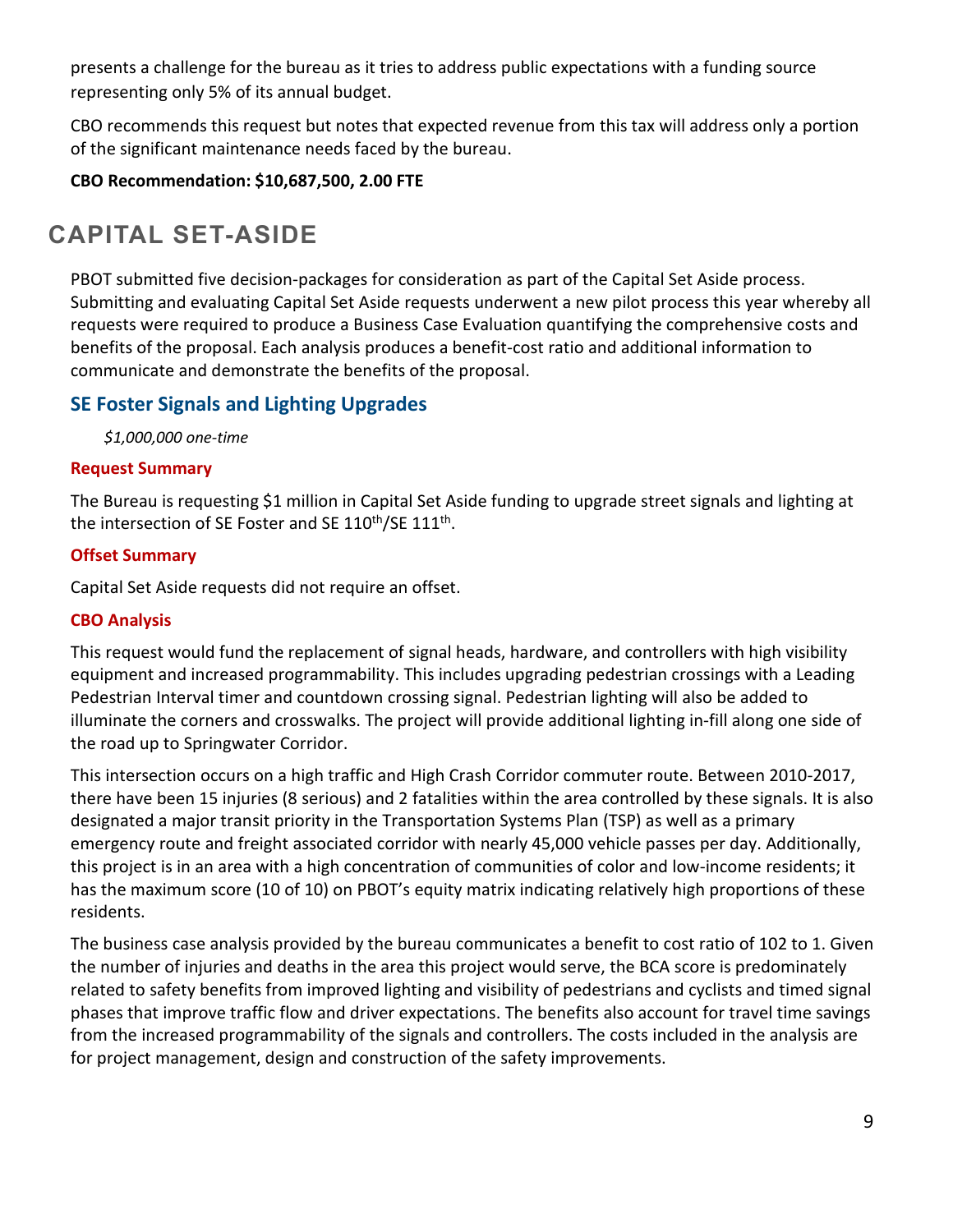CBO recommends that Council fund this package. Careful consideration has been given in requesting these resources in terms of the impacts to safety which a key priority for PBOT. Funding it is likely to have a meaningful impact on advancing the Bureau's goals around Vision Zero, racial equity, and asset management.

# **CBO Recommendation: \$1,000,000 one-time**

# **West Burnside Signal Upgrades**

*\$2,000,000 one-time*

## **Request Summary**

The Bureau is requesting \$2 million in Capital Set Aside funding to upgrade the intersections at West Burnside at SW 2<sup>nd</sup> and SW 3<sup>rd</sup>. Funding would go toward signal head, hardware, controller, and mast arm replacement and upgrades to pedestrian crossings.

# **Offset Summary**

Capital Set Aside requests do not require an offset.

# **CBO Analysis**

These intersections are heavily used by pedestrians, transit and vehicles and West Burnside is a High Crash Corridor. Between 2010-2017, there have been 26 injuries within the area controlled by these signals. There are several service agencies in the blocks around the intersections (Union Gospel Mission, Salvation Army, and Central City Concerns) that serve vulnerable populations and the location also hosts several well-known tourist destinations.

The signal equipment is over 40 years old and out of compliance. The existing mast arms are structurally insufficient to carry the weight of safer, larger signal heads or street signs. Emergency vehicle sensors no longer function, and there are no transit priority sensors to improve the flow of traffic. From a safety perspective, the controller hardware is located on a pole jutting into the walking path which is a hazard to sight-disabled pedestrians navigating with a cane. The crossing distance is challenging for pedestrians requiring more time to cross, ADA accessible pedestrian push buttons are missing, pedestrian countdowns are not on the signals, and there is no pedestrian crossing on the east side of the SW 2<sup>nd</sup> and Burnside intersection.

This project will replace signal structures, hardware, and controllers using PBOT's conventional design/bid/build process. The project will deliver:

- Eight new, complete signal units with mast arms; high visibility signal heads with reflective backplates, transit priority sensors; emergency vehicle priority sensors; traffic detection sensors with capabilities for advanced traffic control strategies, and high visibility street signs; vault installed (underground) controller hardware
- Replace structurally unstable pedestrian lighting column
- Curb extensions to shorten crossing distance on Burnside
- Additional crossing on east side of SW Burnside and SW 2<sup>nd</sup>
- ADA-compliant crossing request buttons
- Pedestrian crossing heads with countdown timers and Refreshed crosswalk markings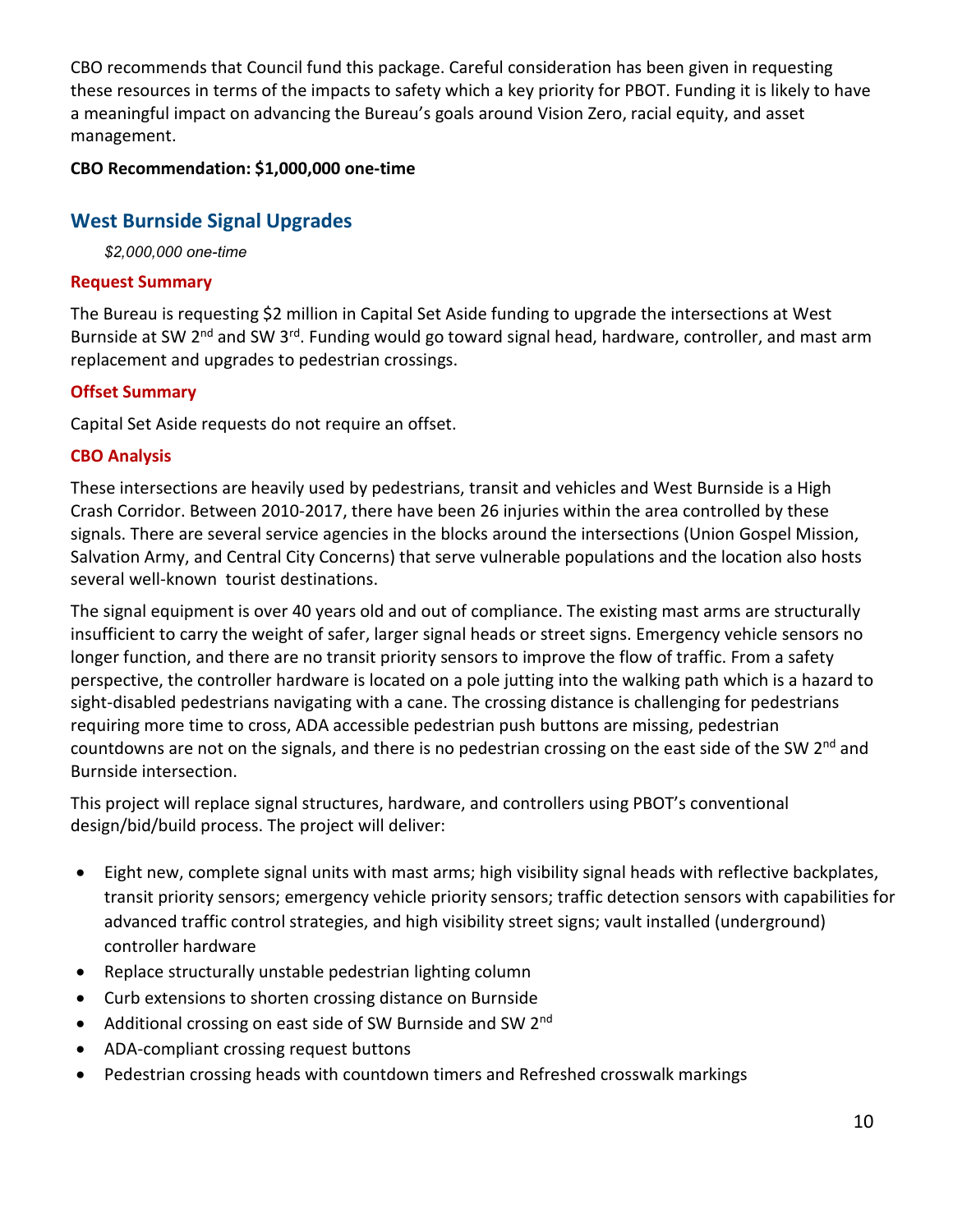The business case analysis provided by the bureau for this project communicates a benefit to cost ratio of 16.3 to 1. The benefits of this proposal are predominantly related to accident cost savings, travel time savings for vehicles and transit, vehicle operating cost savings, emissions saved.

CBO recommends that Council fund this package. Careful consideration has been given in requesting these resources in terms of the impacts to safety which a key priority for PBOT. Funding it is likely to have a meaningful impact on advancing the goal's in the Bureau's Strategic Plan: Transportation Justice, Safe Systems, Moving People and Goods, and Asset Management.

#### **CBO Recommendation: \$2,000,000 one-time**

# **NE Cornfoot Paving Project**

*\$2,000,000 one-time*

## **Request Summary**

The Bureau is requesting \$2 million in Capital Set Aside funding and \$8 million in Heavy Vehicle Use Tax (HVUT) funds to replace 1.5 miles of failing road with concrete to accommodate heavy freight traffic.

# **Offset Summary**

Capital Set Aside requests do not require an offset.

## **CBO Analysis**

Traffic volume on Cornfoot, a designated freight route, has doubled since 1991. The road is only 1.5 miles long, however, its average daily vehicle counts of 10,500 is on par with traffic counts on NE Marine Drive between Martin Luther King Blvd. and NE 33<sup>rd</sup>. Boeing and military facilities are located on this road, the United States Postal Service has relocated their downtown facility to this location, as well as UPS, Amazon, and FedEx all have increased their employment and distributions from their Cornfoot locations. This is the only access road to their centers. Approximately 25% of the traffic is heavy freight, triple that of average city arterials.

The concentrated heavy weights and increased traffic have caused the street to fail along several parts of the segment from NE 47<sup>th</sup> to NE Alderwood, causing hazards and poor driving conditions for all road users. NE Cornfoot is a key maintenance priority for the City; PBOT seeks to prioritize this major maintenance intervention before the corridor further declines.

This Business Case Evaluation evaluated two scenarios: build/no-build, and deferred build/no build. The build scenario assumes that pavement lifecycle is reset, and essentially no maintenance is needed for at least 20 years. The deferred build assumes annual maintenance costs continue at their current rates of \$50,000 - \$100,000 and after 10 years, a complete asphalt replacement would be done at approximately \$7,000,000.

The business case analysis provided by the bureau communicates a benefit to cost ratio of 15.6 to 1 for the build/no-build option and benefit to cost ratio of 1.9 for the deferred build/no build option. The benefits of this proposal are predominately driven by accident cost savings, vehicle operating cost savings, and emissions savings from smoother driving conditions. Differences in cost are related to decreased maintenance costs for at least 20 years under the build option. The costs of the deferred build option are driven by annual maintenance and an asphalt replacement in year 10.

CBO recommends that Council fund this package. Careful consideration has been given regarding the different build and no-build scenarios and leverages Heavy Vehicle User Tax funds. While the benefits to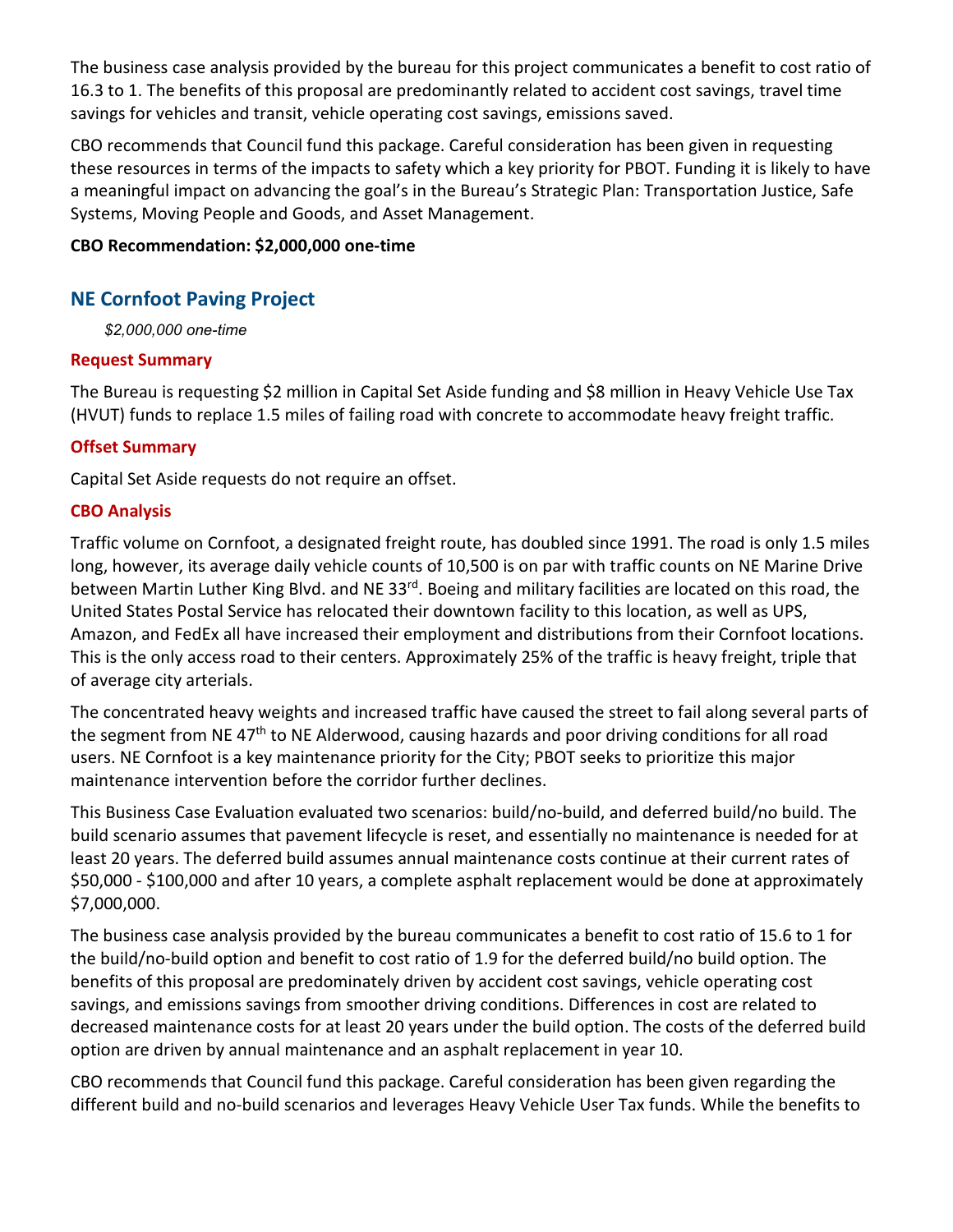cost ratio score does not fully account for the economic benefits of this investment, this road provides access to an employment center in the City. It is reasonable to assume that many of jobs that the employment center supports provide living wages with benefits. CBO notes that the road also provides access to a low-income neighborhood that surrounds the area. While the people living in the neighborhood would benefit from a new road, it is unknown whether they are benefiting from the growing employment center that this investment directly supports.

## **CBO Recommendation: \$2,000,000 one-time**

# **N. Michigan Avenue Paving Project**

*\$1,000,000 one-time*

## **Request Summary**

The Bureau is requesting \$1 million in Capital Set Aside funding to deliver preventative maintenance to 1.7 miles of North Michigan road (from N Cook to N Rose Parks Way).

# **Offset Summary**

Capital Set Aside requests do not require an offset.

## **CBO Analysis**

This project provides preventative maintenance to pavement using a microsurfacing treatment for pavement in Fair and Poor condition before costly grinds are required. This project would take the pavement condition index (PCI) on this corridor from 55 (Fair/Poor) to 95 (Very Good) and extend the life of this pavement by about 10 years. The bureau indicates that additional maintenance would not be required for about a decade after this improvement; replacement of the asset would be pushed even farther out.

This corridor is on a neighborhood greenway (City-adopted bicycle route), a safe routes to schools route serving three schools and is in a pedestrian zone identified in the TSP. It also facilitates movement of approximately 500 cyclists per day and about 24,000 vehicles. Investing in pavement on a neighborhood greenway creates a smoother, and often safer surface for people on bikes. It also addressing the bureau's road maintenance backlog.

The business case analysis provided by the bureau communicates a benefit to cost ratio of 5.2 to 1. The benefits of this proposal are predominantly related to the bikeway, including health and improved journey benefits. The cost side of the analysis is predominantly impacted by the low cost of micropaving compared to a 2-inch grind and pave, which is the treatment required absent this preventative maintenance intervention.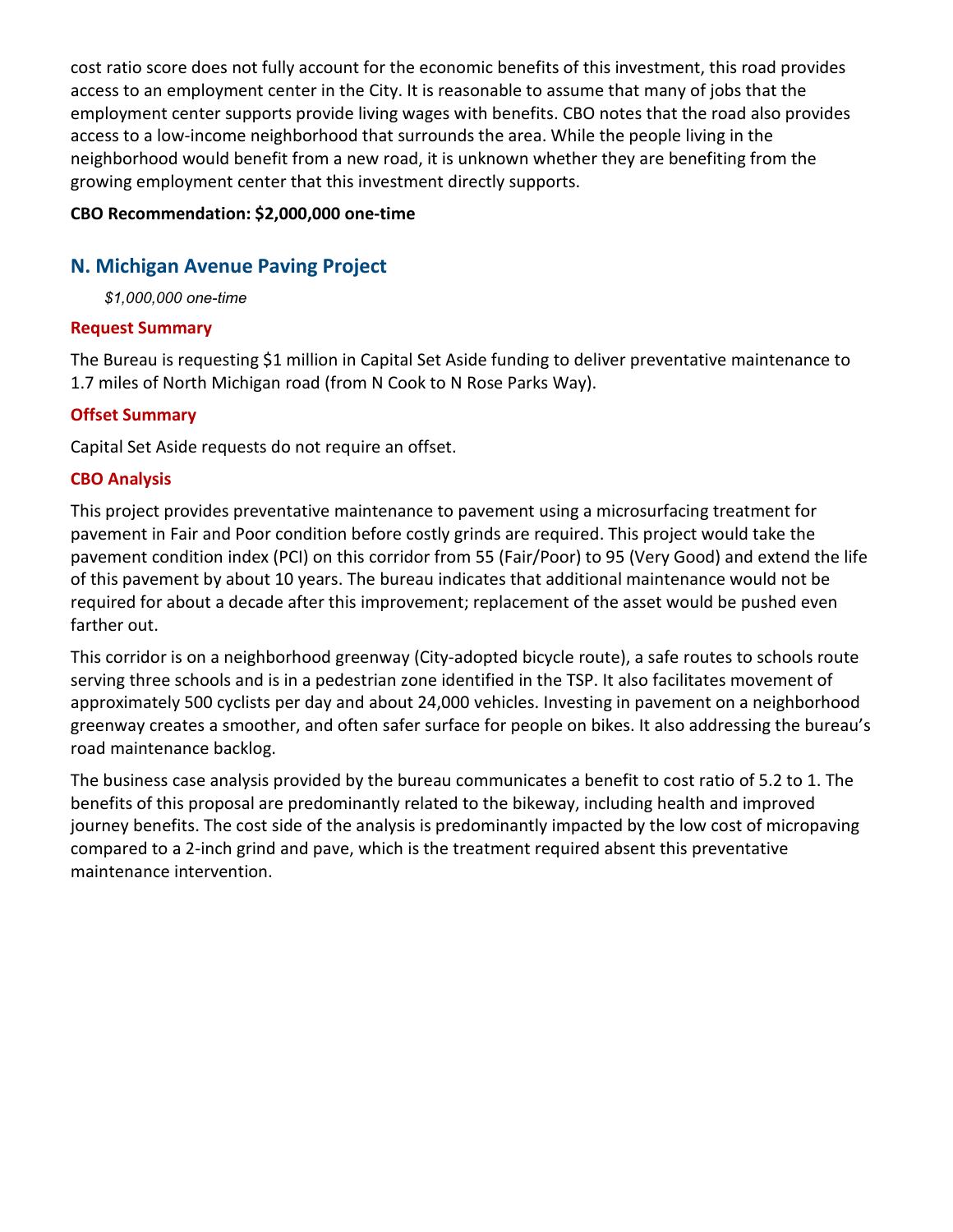The following table offers general information associated with the lifecycle of microsurfacing vs 2" grind and pave and the estimated cost per lane mile.

|                            | <b>Lifecycle</b> | <b>Cost estimate (inclusive of</b><br>implementation costs, including<br>overhead) |  |  |
|----------------------------|------------------|------------------------------------------------------------------------------------|--|--|
| Micropaving/microsurfacing | 7-9 years        | \$175,000 per lane mile                                                            |  |  |
| 2-inch Grind and Pave      | $12-15$ years    | \$1.3 million per-lane mile                                                        |  |  |

CBO recommends that Council fund this package. This treatment provides a more affordable preventative maintenance treatment option to address the bureau's growing maintenance backlog and leverages a recently completed ADA improvement project in this location. According to the bureau's most recent asset status and condition report, meeting the bureau's asset maintenance needs would require \$366.3 million per year for the next 10 years. Local streets and arterials and collector streets make up \$280 million of the annual funding gap.

## **CBO Recommendation: \$1,000,000 one-time**

# **ADA Corner Ramps**

*\$1,634,138 one-time*

## **Request Summary**

The Bureau is requesting \$1,634,138 million in Capital Set Aside funding to deliver up to 200 American with Disabilities Act (ADA) compliant curb ramps.

## **Offset Summary**

Capital Set Aside requests do not require an offset.

## **CBO Analysis**

This funding request supports PBOT's settlement with the Civil Rights Education and Enforcement Center (CREEC) to improve citywide corners to meet current ADA standards. This settlement requires PBOT to complete 1,500 corners annually for 12 years, for a total of 18,000 compliant ramps. Per Council, PBOT and the Budget Office's agreement, Capital Set Aside will be used to account for \$1.5 million of the funding required to deliver these improvements.

In addition to Capital Set Aside funding, PBOT receives a CAL adjustment of \$1.0 million in General Fund ongoing resources to support this work and \$10.5 million of Build Portland General Fund resources have been allocated to this work as well.

A Business Case Evaluation was not completed for this submission as it is a mandated activity. It is fair to assume that failure to deliver the ADA improvements in the consent decree would incur significant financial risk for the City, e.g. significant legal fees and the required delivery of 38,000 ADA improvements rather than the 18,000 currently required. There are also significant social benefits to ADA accessibility.